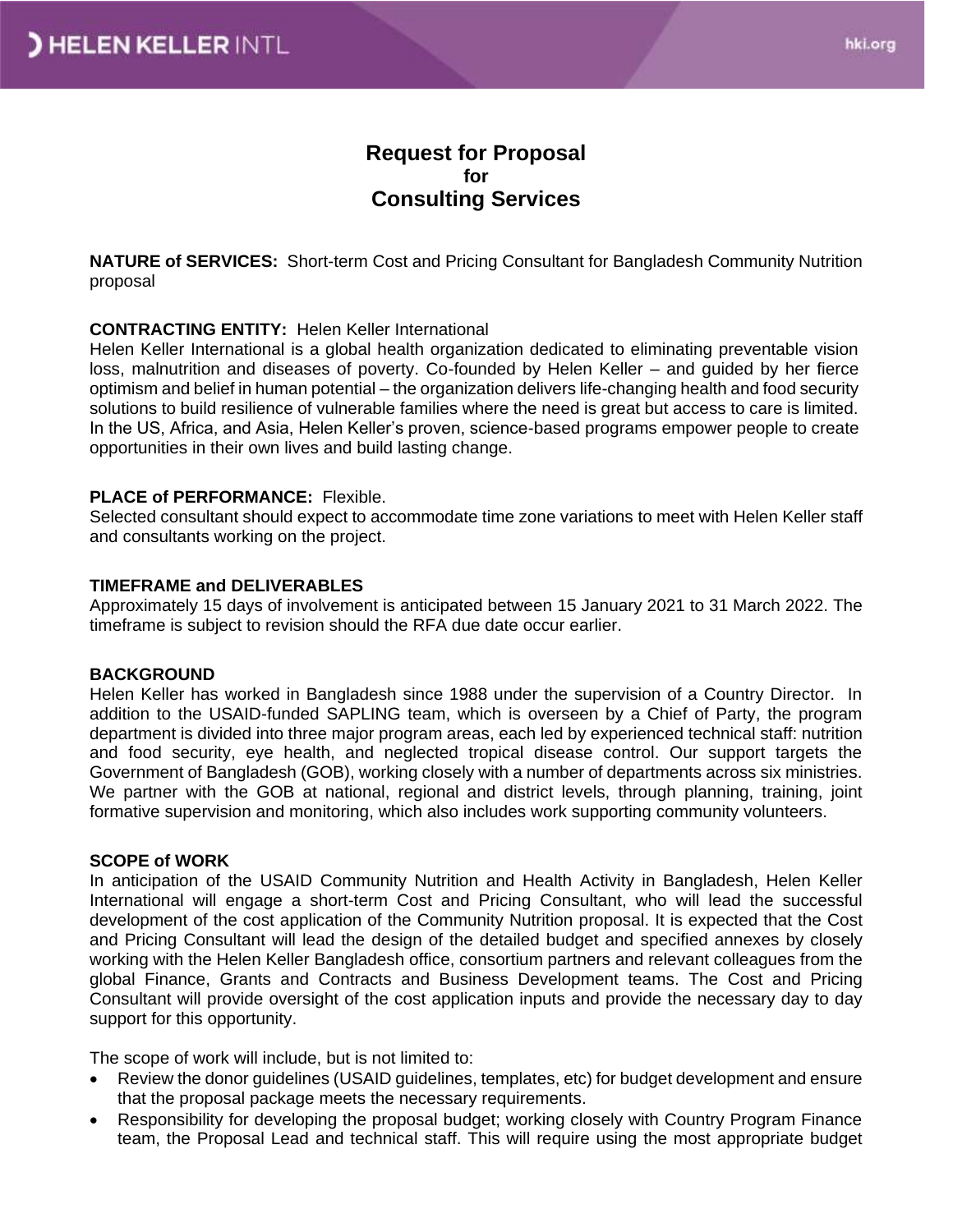spreadsheets that support proper projection and communication of costs (by line items, activities, etc. ).

- Advise field staff on how to structure proposal budget to enhance competitiveness
- Liaise with, provide advice and collect inputs from Partner Finance leads for budget consolidation.
- Review and finalize Helen Keller and partner budget narratives with input from Finance and Grants and Contracts.
- Consolidate the content received Helen Keller and partner teams and produce first draft of the detailed budget and specified annexes as per USAID guidelines.
- Ensure all comments from internal/external reviewers on the detailed budget and annexes prior to final budget consolidation are addressed.
- Provide guidance and assist in developing and reviewing the project procurement plan, as appropriate.
- Ensure all budgeted costs are reasonable allowable and allocable in accordance with 2 CFR 200, supported by market or historical cost and include breakdowns and/or clear and concise explanations in the budget narrative.
- Ensure that the budget matches the activities described in the technical narrative and annexes and that it is technically sound and competitive.

## **REQUIRED QUALIFICATIONS and EXPERIENCE**

- A Bachelor's degree in Accounting, Business Administration, Commerce or Finance with a recognized professional certificate in accounting such as CPA, or a Master's degree in Accounting.
- 7 years of experience preparing and submitting multi-year, multi-country USAID budgets and budget narratives is required.
- Experience with USAID budget processes, expectations and regulations.
- Requires extensive experience in working with computerized accounting systems, solid knowledge of MS Excel, and database programs.
- Good written and verbal skills in English languages. Budget development experience in deadlinedriven proposal settings.
- Ability to carry out time sensitive and deadline responsibilities independently with minimal technical support from within the program organization.
- Must be a patient and good communicator who can function in an organizational environment involving a diversity of cultures, languages, and personal interests and agendas.
- Good facilitator, team player and problem solver.

## **SPECIFIC REQUESTS for INFORMATION**

Please describe the nature of your education and experience and why it is well suited to the nature of the work described above. In particular, please be sure to address the qualifications and experience listed above and comparable project work.

In addition, please provide:

- Your CV
- Three references who may be contacted by Helen Keller Intl. These references should be clients or employers for whom you have provided similar services.
- Pricing/Price Sheet:a pricing list for the services that you/your company is interested and able to offer based on the activities listed above.

Please submit your proposal to [consultants.recruitment@hki.org](about:blank) noting the title "Cost & Pricing Consultant" in the subject line.